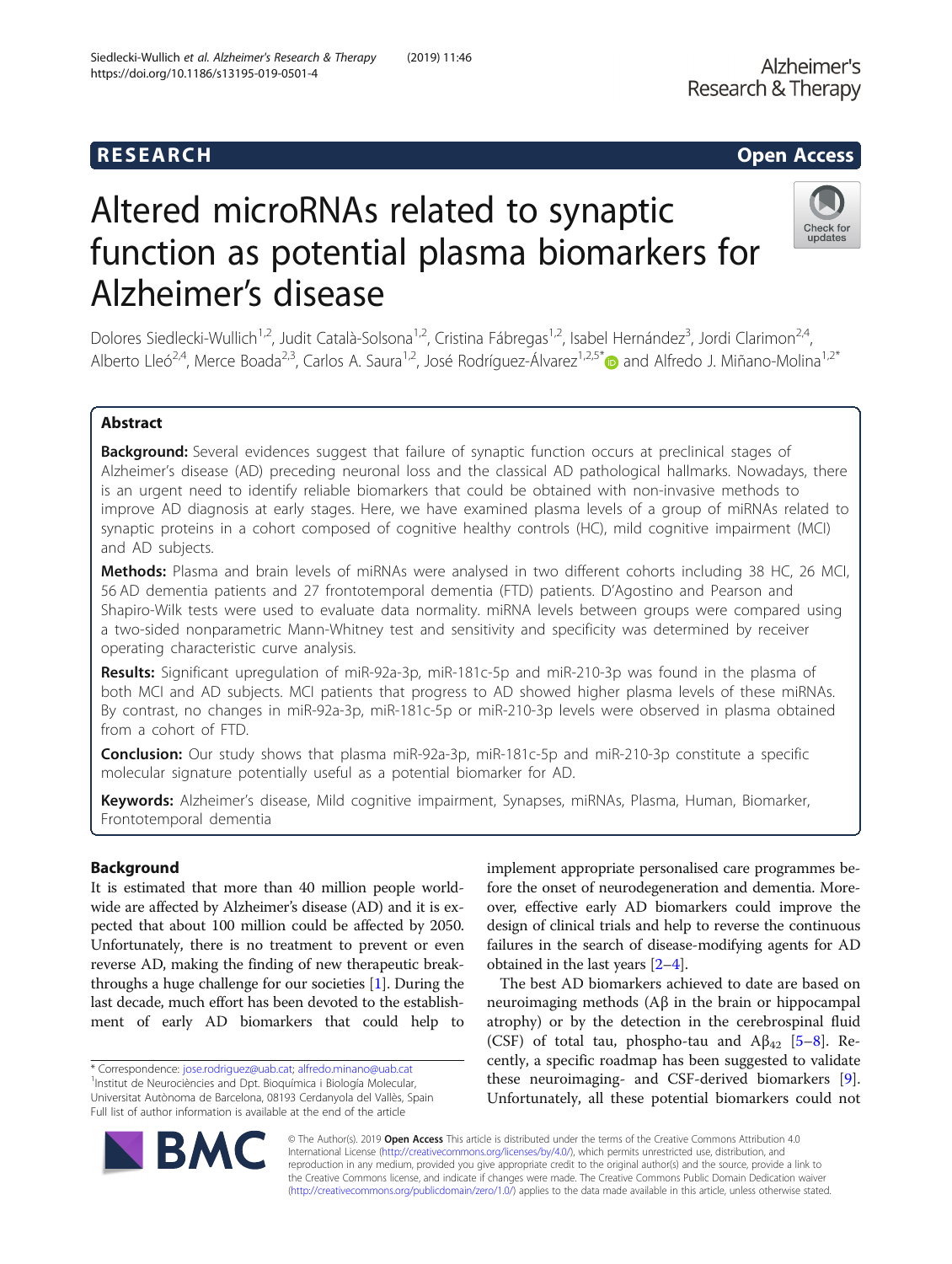<span id="page-1-0"></span>be used in routine clinical screening due to their invasiveness and economic limitations.

On the other hand, several evidences indicate that cognitive impairment observed in early stages of AD could be explained by alterations in synaptic function that precedes neurodegeneration [\[10\]](#page-9-0). Furthermore, some reports have shown that deregulation of synaptic proteins could be related to early cognitive dysfunction in experimental models of AD [\[11](#page-9-0)–[14](#page-9-0)]. Thus, changes in the regulatory mechanisms involved in the expression of synaptic proteins could be valuable for assessing prognosis and the rate of cognitive decline in AD.

MicroRNAs (miRNAs) are small non-coding RNAs that play a significant role in local control of mRNA translation. In fact, a single miRNA could regulate the local expression of multiple proteins. Several studies have shown that some miRNAs control the formation, maturation and function of synapses [\[15](#page-9-0)] and alteration in their levels could underlie synaptic dysfunction in pathological states [\[16\]](#page-9-0). Notably, a number of specific miRNAs are misregulated in AD, including miRNAs implicated in the regulation of key genes involved in AD, such as APP or BACE1, or neuronal function such as glutamate receptors [\[17](#page-9-0)–[20](#page-9-0)]. Extensive interest has been focused on identifying changes in specific miRNAs that could be used as AD biomarkers [\[21](#page-9-0)–[25](#page-9-0)]. miRNAs can be found in the blood where they are transported in different structures that protect them from degradation [\[26,](#page-9-0) [27](#page-9-0)]. Since blood collection is an easy and non-invasive procedure, the identification of blood-based miRNA biomarkers for AD has drawn attention during the last years [\[28](#page-9-0)]. Altered levels of certain miRNAs in plasma of AD patients have been previously reported [[21,](#page-9-0) [25,](#page-9-0) [29](#page-9-0)–[32\]](#page-9-0); however, few data exist about changes in plasma levels of miRNAs that are related to synaptic protein function in AD [[33\]](#page-9-0). In the present study, we have analysed several miRNAs related to synaptic proteins in plasma samples from mild cognitive impairment (MCI) and AD subjects. We have also monitored plasma samples from frontotemporal dementia (FTD) patients to verify the specificity of the obtained results. Our data suggest that miR-92a-3p, miR-181c-5p and miR-2 10-3p are potential and specific plasma biomarkers for AD.

# **Methods**

## Subjects

Plasma samples analysed in this study were obtained from two different cohorts. The first cohort provided by Fundació ACE (Barcelona, Spain) includes 14 HC, 26 MCI and 56 AD dementia patients. The second cohort was recruited at the Memory Unit of the Hospital Sant Pau (Barcelona, Spain) and consists of 24 HC and 27 FTD patients. Participants were clinically diagnosed by neurologists and classified according to internationally accepted diagnostic criteria [[34](#page-9-0)]. Specifically, MCI subjects fulfilled Petersen's diagnostic criteria [\[35](#page-9-0)], and their neuropsychological assessment was done by the previously validated NBACE battery tests [\[36](#page-9-0)]. FTD participants include 19 patients with possible or probable behavioural variant  $[37]$  $[37]$  $[37]$  and 6 with semantic variant of primary progressive aphasia [\[38\]](#page-9-0). Two patients with FTD were additionally diagnosed with concomitant ALS according to El Escorial criteria [[39](#page-9-0)]. Demographic and clinical characteristics of cohorts 1 and 2 are summarised in Table 1. Brain tissue samples were provided by 3 different Spanish centres: Fundación Cien, Hospital Clinic-IDIBAPS and Hospital Universitario Fundación Alcorcón. Demographic and clinical characteristics of the subjects are listed in Additional file [1:](#page-8-0) Table S1. Brain tissue from entorhinal cortex ( $n = 13$ ), hippocampus ( $n = 49$ ) and cerebellum ( $n =$ 30) was analysed.

# Sample processing, RNA extraction and reverse transcription

Blood samples were collected in EDTA-containing tubes, as recommended [[40\]](#page-9-0). After 20 min centrifugation  $(2500\times g)$ , plasma was separated, aliquoted and stored at − 80 °C until use. Plasma samples were thawed on ice for RNA extraction, and hemolysis of each sample was analysed at the time measuring absorbance at 414/375 nm (414/375 ratio  $> 1.4$  were considered hemolysed) [\[41](#page-9-0)]. RNA was isolated from 200 μL of plasma, using the miR-Neasy RNA isolation kit (Qiagen) following the manufacturer's indications. Two microlitres of RNA was reverse-transcribed to cDNA using TaqMan™ Advanced miRNA cDNA Synthesis Kit (Thermo Fisher Scientific).

| Table 1 The expression levels of miRNAs related to synaptic proteins |  |
|----------------------------------------------------------------------|--|
|----------------------------------------------------------------------|--|

| Cohort 1    |                  |                  |                  | Cohort 2         |                  |  |
|-------------|------------------|------------------|------------------|------------------|------------------|--|
|             | НC               | <b>MCI</b>       | AD               | HC               | <b>FTD</b>       |  |
| Cohort size | 14               | 26               | 56               | 24               | 27               |  |
| Men/women   | 7/7              | 10/16            | 15/41            | 11/13            | 17/10            |  |
| Age (years) | $68.29 \pm 8.99$ | $72.0 \pm 8.49$  | $77.77 \pm 6.69$ | $67.03 \pm 5.05$ | $68.87 \pm 7.48$ |  |
| GDS         | $2.07 \pm 0.26$  | $3.15 \pm 0.37$  | $4.64 \pm 1.02$  | $\pm 0$          | $3.76 \pm 0.99$  |  |
| <b>MMSE</b> | $29.21 \pm 1.05$ | $26.92 \pm 2.22$ | $16.05 \pm 7.23$ | $28.5 \pm 1.69$  | $25.5 \pm 3.76$  |  |

All data are shown as mean ± SD

HC cognitively healthy controls, MCI mild cognitive impairment, AD Alzheimer's disease, FTD frontotemporal dementia, MMSE Mini-Mental State Examination, GDS Global Deterioration Scale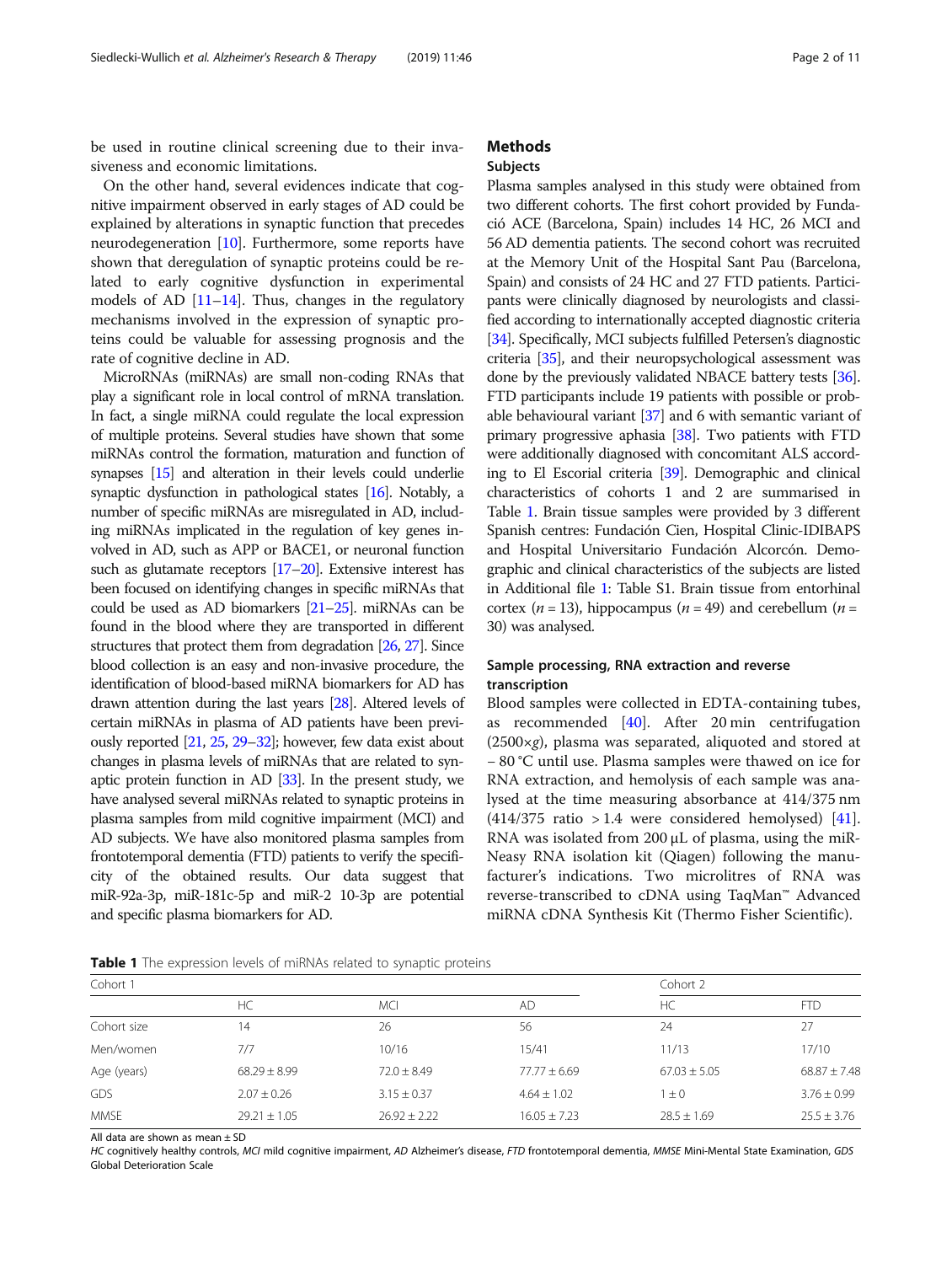Postmortem brains were quickly homogenated in dry ice to prevent thawing, and RNA was isolated from 20 to 50 mg of tissue from each brain area using miRVana miRNA Isolation Kit (Thermo Fisher Scientific) following the manufacturer's instructions. RNA quality was evaluated using the Agilent 2100 bioanalyzer. Samples with RNA integrity number (RIN) under 4 were excluded [[40](#page-9-0), [42](#page-9-0)]. Ten nanogrammes of RNA were reverse-transcribed to cDNA using TaqMan™ MicroRNA Reverse Transcription Kit (Thermo Fisher Scientific).

#### miRNAs quantification by RT-qPCR

Quantitative real-time PCR (RT-qPCR) was performed from 5 μL of 1/10 diluted cDNA (plasma samples) using TaqMan Fast Advanced Master Mix and TaqMan Advanced miRNA Assays (Thermo Fisher Scientific) or from 1.33 μL of cDNA (tissue samples) using TaqMan<sup>™</sup> Universal Master Mix II, with UNG. Applied Biosystems 7500 Fast instrument was used for amplification. Samples were run in duplicate, and internal control samples were repeated in every plate to avoid batch effects. Raw Ct data acquired using the 7500 Software v2.0.6 (Applied Biosystems) was exported to LinRegPCR software to calculate the amplification efficiency for each reaction. Reactions with amplification efficiency below 1.6 were discarded. Ct values and average efficiencies obtained from LinRegPCR were used to analyse miRNA levels by the comparative  $\Delta\Delta$ Ct method [\[43](#page-9-0)]. To date, there is no consensus on the use of particular reference genes for miRNA level normalisation in AD studies. Therefore, in this study, the stability of some described reference genes was evaluated using the NormFinder algorithm [[44\]](#page-10-0). hsa-miR-191-5p and hsa-miR-484 were identified as the most stable reference genes along with all plasma samples. In addition, hsa-miR-191-5p and hsa-miR-484 showed higher correlation than other candidates (Spearman's correlation coefficient  $r = 0.89$ ;  $P < 0.0001$ ). U18 and RNU48 were selected for tissue data normalisation. miRNA levels were normalised versus the geometric mean of selected reference genes, to compensate abundance differences between miRNAs and prevent statistical outliers [\[45](#page-10-0)].

## Western blotting

Human brain tissue was lysed in ice with cold RIPA buffer (50 mM Tris base pH 7.4, 150 mM NaCl, 2 mM EDTA, 1% NP40, 0.5% Triton X-100, 0.1% SDS, 1 mM Na3VO4, 25 mM NaF, 1 mM PMSF, 1/100 protease inhibitors and  $1/100$  phosphatases inhibitors cocktail), sonicated and centrifuged. The supernatant was recovered, and concentration was determined by BCA assay. An equal amount of protein was loaded in 10–12% polyacrylamide gels and separated by electrophoresis under denaturing conditions (SDS-PAGE). Proteins were then

transferred to nitrocellulose membrane (GE Healthcare), and membranes were further incubated with blocking solution (10% dry milk, 0.1% BSA, pH 7.4) for 1 h and washed with phosphate buffer saline-Tween (PBT-T). Next, membranes were incubated with primary antibodies (anti-NPTX1 (1:1000, BD), anti-NPTXR (1:500, Santa Cruz) and anti-b-actin (1:5000, Sigma) overnight at 4 °C. After washing membranes with PBT-T, they were incubated at room temperature for 1 h with secondary peroxidase-coupled antibodies (mouse or rabbit as needed) prepared in blocking solution. After repeated washes, proteins were detected by chemoluminescence reaction using ECL Western Blotting reagent (GE Healthcare). Immunoblots were analysed by densitometry using ImageJ (National Institutes of Health, Bethesda, MD), and protein levels were corrected for corresponding loading control.

# Statistical analysis

Ct values were normalised versus the Ct mean of the control group and log2 transformed. D'Agostino and Pearson and Shapiro-Wilk tests were used to evaluate data normality. miRNA levels from controls, and patients were compared using a two-sided nonparametric Mann-Whitney test. Bonferroni correction was applied for multiple comparisons when needed. Non-parametric Spearmen's rank correlation test was used to determine the correlation between miRNA expression levels and age.  $P$  values < 0.05 were considered statistically significant. ROC curve analysis under a nonparametric approach was used to obtain the area under de curve (AUC) to evaluate sensitivity and specificity of each miRNA as a predictive biomarker. Logistic regression was applied to evaluate biomarker combination by ROC curve analysis. Statistical analysis was performed using GraphPad Prism software v6.01 (GraphPad Software Inc., CA, USA) and MedCalc (v17.9.7).

# Results

# Upregulation of miR-92a, miR-181c and miR-210 in plasma of MCI and AD patients

The expression levels of miRNAs related to synaptic proteins, miR-92a-3p, miR-181c-5p, miR-210-3p and miR-584-5p (Additional file [1](#page-8-0): Table S2), were analysed by RT-qPCR in the plasma of a cohort consisting of 14 HC, 26 MCI and 56 sporadic AD subjects (Table [1\)](#page-1-0). We found a significant increase in the levels of miR-92a-3p, miR-181c-5p and miR-210-3p in plasma from AD patients when compared with HC (Fig. [1a](#page-3-0); miR-92a-3p: P  $= 0.0442$ , log2 fold change  $= 0.52$ ; miR-181c-5p:  $P =$ 0.0024,  $log2$  fold change = 0.67; miR-210-3p:  $P = 0.0006$ , log2 fold change = 0.60). A significant increase was also observed in MCI plasma samples for miR-181c-5p ( $P =$ 0.0004,  $log2$  fold change = 0.80) and miR-210-3p ( $P =$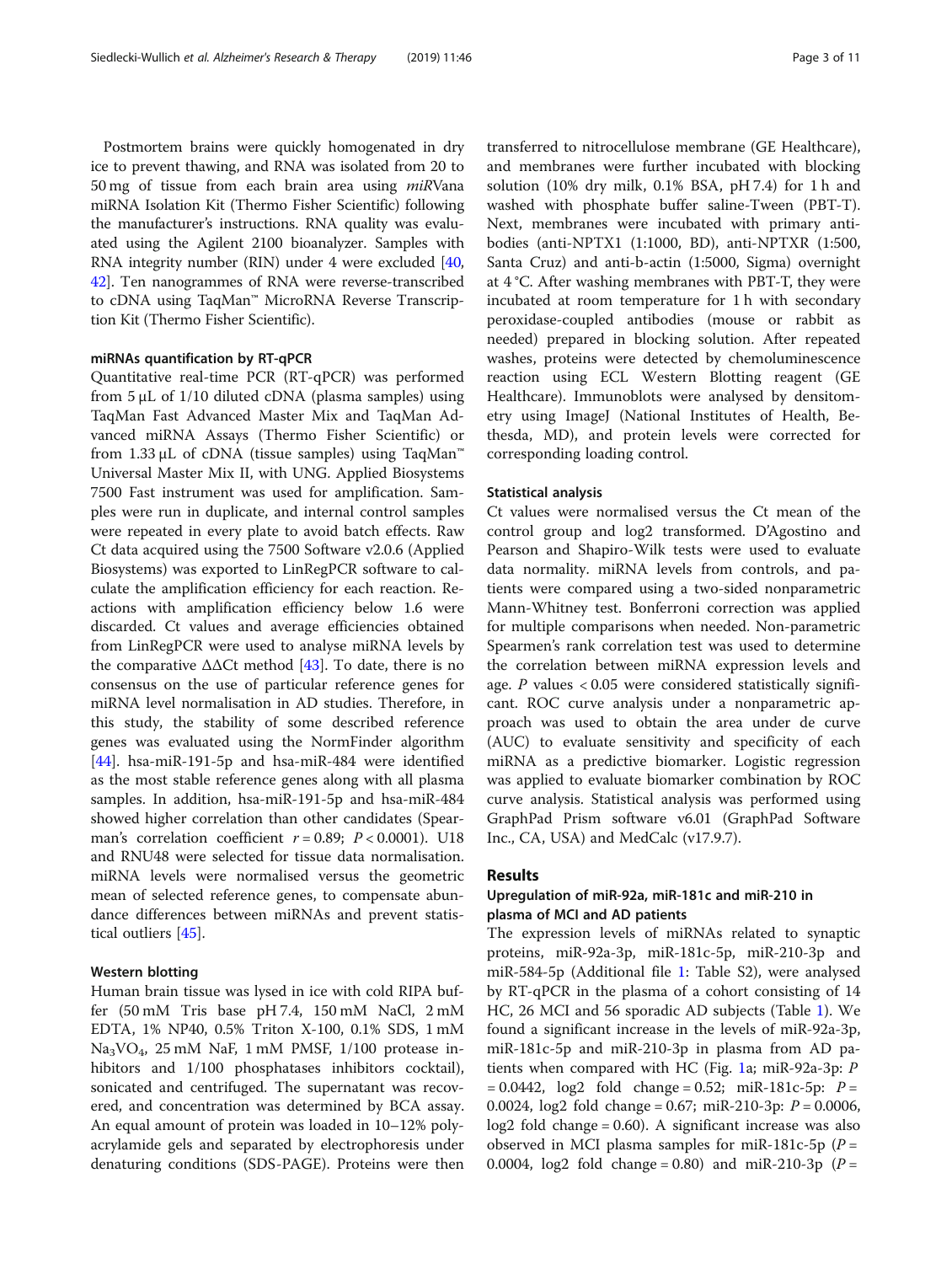<span id="page-3-0"></span>

normalised versus the geometric mean of miR-191-5p and miR-484 levels. Statistical significance was evaluated by the Mann-Whitney U test followed by the Bonferroni correction for multiple comparisons. P values < 0.05 were considered statistically significant. **b** Receiver operating characteristic (ROC) curve analysis was performed to distinguish MCI (blue) and AD (red) cases from healthy controls. The area under the curve (AUC) is shown for each miRNA and stage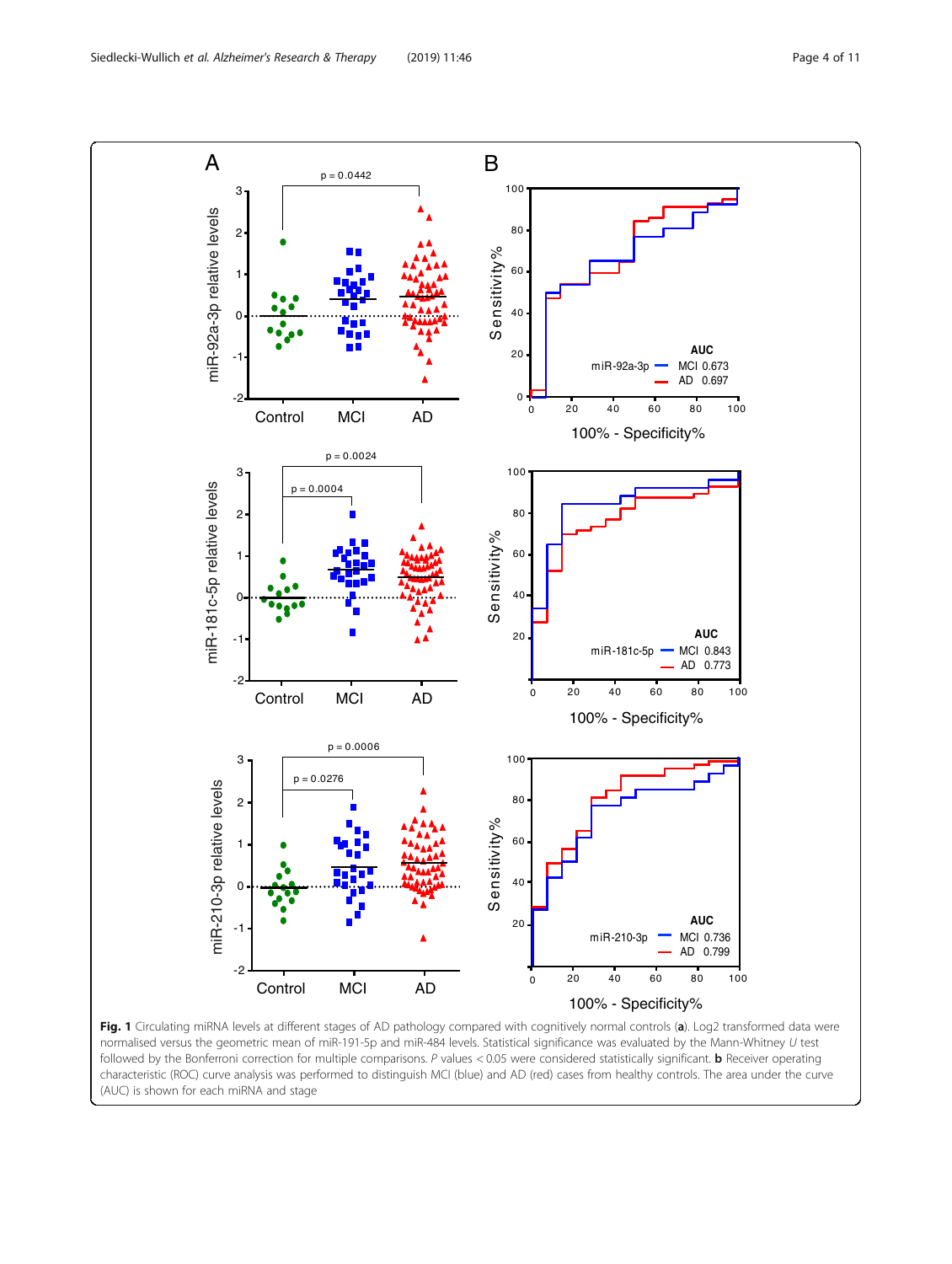0.0276,  $log2$  fold change = 0.49) whereas an increasing trend was observed for miR-92a-3p ( $P = 0.0798$ , log2 fold change  $= 0.55$ ). By contrast, no apparent changes were observed in miR-584-5p expression levels between HC and MCI or AD subjects (data not shown). Statistical correlation analysis revealed that those changes were not due to the increasing age in the MCI and AD groups (Additional file [1](#page-8-0): Figure S2). Also, no differences between sexes were observed in HC, MCI and AD groups (Additional file [1](#page-8-0): Figure S3).

Next, ROC curve analysis was performed to evaluate the diagnostic potential of miR-92a-3p, miR-181c-5p and miR-210-3p (Fig. [1b](#page-3-0)). The values obtained for miR-92a-3p, miR-181c-5p and miR-210-3p when HC were compared with MCI subjects were as follows: AUC values of 0.67, 0.84 and 0.74, respectively; 50.00%, 84.62% and 76.92% of sensitivity, respectively; and 92.86%, 85.71% and 71.43% of specificity, respectively (Table 2). AUC values for miR-92a-3p, miR-181c-5p and miR-210-3p when AD subjects were compared to HC were 0.70, 0.77 and 0.80, respectively. Whereas miR-92a-3p has 47.37% of sensitivity and 92.86% of specificity, miR-181c-5p has 70.18% of sensitivity and 85.71% of specificity and miR-210-3p has 80.70% of sensitivity and 71.43% of specificity (Table [3](#page-5-0)). ROC curve analysis using logistic regression for miR-92a-3p, miR-181c-5p and miR-210-3p combination yielded a better diagnostic value for MCI and AD, suggesting that these miRNAs together could be used as a molecular signature for early diagnosis of MCI and/or AD. We determined an AUC value of 0.893, a sensitivity of 84.62% and a specificity of 85.71% for distinguishing MCI from HC (Fig. [2](#page-6-0)a and Table 2). This molecular miRNA signature provided an AUC value of 0.855, a sensitivity of 92.86% and a specificity of 71.43% when AD samples were compared to HC (Fig. [2b](#page-6-0) and Table [3](#page-5-0)).

We also looked for eventual sex-dependent differences in the diagnostic potential of the examined miRNAs

(Fig. [2](#page-6-0)). We found a slightly better diagnostic value for men than for women to distinguish MCI from HC subjects (Table 2): (a) the AUC values for women and men are 0.82 and 0.96 respectively; (b) 87.50% sensitivity for women and 100% for men; and (c) 71.43% and 85.71% specificity for women and men, respectively. On the other hand, the values obtained when comparing AD with HC subjects indicated a better diagnostic specificity and a lower sensitivity for men than for women (Table [3](#page-5-0)): (a) the AUC values for women and men are 0.82 and 0.94; (b) 90.24% and 75.00% sensitivity for women and men; and (c) 71.43% and 100% specificity for women and men, respectively.

In order to provide further support to the value of our molecular miRNA signature as a molecular biomarker for early AD diagnosis, we have followed up 19 of the 26 MCI subjects for 1 to 12 years (Additional file [1](#page-8-0): Table S3). Three subjects diagnosed as MCI (11.5%; P4, P8 and P22) showed no cognitive impairment after 1 (P4 and P22) or 4 (P8) years, and another two (P14 and P18) were still diagnosed as MCI after 3 and 11 years. The rest of the cases, all developed dementia being AD the most prominent. Only one patient progressed to FTD (P7) and another to vascular dementia (P11; Additional file [1:](#page-8-0) Table S3). Interestingly, we have observed that all the MCI patients that progressed to AD have higher values of the miRNA signature compared to the MCI patients that did not evolve to AD (Fig. [3\)](#page-7-0).

# Expression levels of miR-92a, miR-181c and miR-210 in AD brains

To investigate whether the observed changes in miR-92a-3p, miR-181c-5p and miR-210-3p levels were associated to changes in the brain, we measured their levels in the entorhinal cortex, hippocampus and cerebellum from cognitively normal controls (Braak I/II) and early (Braak III/IV) and late (Braak V/VI) AD patients (Additional file [1](#page-8-0): Table S1 and Additional file [1](#page-8-0): Figure S1). We found that

Table 2 Individual and signature miRNAs performance characteristics in predicting MCI stage. Signature miRNA performance characteristics in women and men

| miRNA/signature                    | <b>AUC</b> | Sensitivity % | Specificity % | Youden Index J | $P$ value |
|------------------------------------|------------|---------------|---------------|----------------|-----------|
| $miR-92a-3p$                       | 0.673      | 50.00         | 92.86         | 0.428          | 0.0563    |
| miR-181c-5p                        | 0.843      | 84.62         | 85.71         | 0.703          | < 0.0001  |
| miR-210-3p                         | 0.736      | 76.92         | 71.43         | 0.483          | 0.0038    |
| miR-92a-3p/miR-210-3p              | 0.731      | 73.08         | 71.43         | 0.445          | 0.0050    |
| miR-92a-3p/miR-181c-5p             | 0.838      | 84.62         | 78.57         | 0.632          | < 0.0001  |
| miR-181c-5p/miR-210-3p             | 0.865      | 88.46         | 78.57         | 0.670          | < 0.0001  |
| miR-92a-3p/miR-181c-5p/ miR-210-3p | 0.893      | 84.62         | 85.71         | 0.703          | < 0.0001  |
| Women                              | 0.821      | 87.50         | 71.43         | 0.589          | 0.0005    |
| Men                                | 0.957      | 100.0         | 85.71         | 0.857          | < 0.0001  |
|                                    |            |               |               |                |           |

AUC area under the curve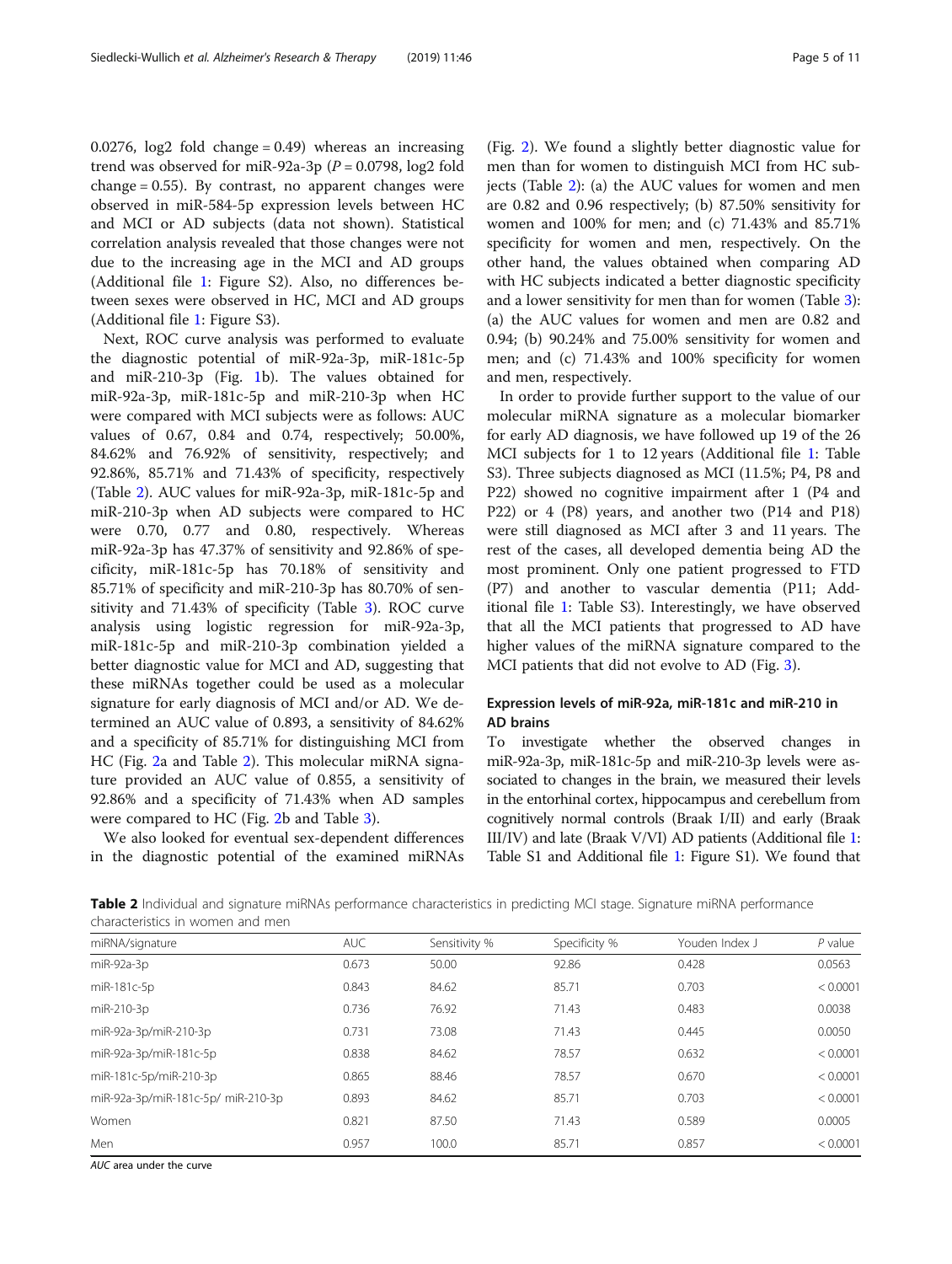| miRNA/signature                    | <b>AUC</b> | Sensitivity % | Specificity % | Youden Index J | $P$ value |
|------------------------------------|------------|---------------|---------------|----------------|-----------|
| miR-92a-3p                         | 0.697      | 47.37         | 92.86         | 0.402          | 0.0124    |
| miR-181c-5p                        | 0.773      | 70.18         | 85.71         | 0.559          | < 0.0001  |
| miR-210-3p                         | 0.799      | 80.70         | 71.43         | 0.521          | < 0.0001  |
| miR-92a-3p/miR-210-3p              | 0.807      | 87.72         | 64.29         | 0.520          | < 0.0001  |
| miR-92a-3p/miR-181c-5p             | 0.787      | 84.21         | 71.43         | 0.556          | 0.0001    |
| miR-181c-5p/miR-210-3p             | 0.853      | 84.21         | 78.57         | 0.628          | < 0.0001  |
| miR-92a-3p/miR-181c-5p/ miR-210-3p | 0.855      | 92.86         | 71.43         | 0.644          | < 0.0001  |
| Women                              | 0.815      | 90.24         | 71.43         | 0.617          | 0.0009    |
| Men                                | 0.938      | 75.0          | 100.0         | 0.750          | < 0.0001  |

<span id="page-5-0"></span>Table 3 Individual and signature miRNAs performance characteristics in predicting AD. Signature miRNAs performance characteristics in women and men

AUC area under the curve

miR-92a-3p, miR-181c-5p and miR-210-3p levels are slightly increased in the entorhinal cortex at early and late AD compared to HC. However, it only reached statistical significance in the case of miR-92a-3p when compared to late AD (Braak V-VI; Additional file [1:](#page-8-0) Figure S1A), probably due to the small number of samples analysed in this region. A similar trend was observed for miR-92a-3p and miR-181c-5p in the hippocampus (Additional file [1](#page-8-0): Figure S1B). No significant changes of miR-210-3p in the hippocampus or in miR92a-3p, miR-181c-5p and miR-210-3p in the cerebellum were observed at any disease stage (Additional file [1](#page-8-0): Figure S1B, C). Thus, although there is an overall trend to increase in the hippocampus and entorhinal cortex, it is not possible to conclude that miRNA changes observed in plasma are related to those observed in the brain since they lack global statistical significance. miR-181c-5p has neuronal pentraxin 1 (NPTX1) and neuronal pentraxin receptor (NPTXR) as potential targets. Since miR-181c-5p is increased in the entorhinal cortex, we next examined the protein levels of NPTX1 and NPTXR wanted to check whether this increase coincided with a change in the levels of these proteins. As shown in Additional file [1](#page-8-0): Figure S3, we observed a decrease in NPTX1 and NPTXR although it did not reach statistical significance likely due to the low number of samples.

# Expression levels of miR92a, miR181c and miR210 are not affected in FTD patients

In order to determine whether the changes observed in miR-92a-3p, miR-181c-5p and miR-210-3p in plasma were specific of MCI and AD subjects, we decided to analyse plasma samples from a cohort of FTD patients. None of the abovementioned miRNAs were altered in FTD (Fig. [4\)](#page-7-0) suggesting that the changes observed could be specific for MCI and AD subjects.

# **Discussion**

The search of blood-based biomarkers for early detection of AD has gained increasing attention during the last decade due to the non-invasiveness of the procedure and its low economical costs when compared to the use of CSF or neuroimaging techniques, which would potentially allow their use in routine tests worldwide. Among the diversity of molecules and factors that could be analysed in blood-derived samples, miRNAs represent one of the most promising approaches to identify peripheral AD biomarkers [[7,](#page-9-0) [17,](#page-9-0) [20](#page-9-0), [46\]](#page-10-0) since they are relatively abundant and highly stable in blood.

Several reports have performed miRNAs profiling in brain and CSF that have identified numerous miRNAs as potential biomarkers to detect AD [[46](#page-10-0)–[49\]](#page-10-0). Whereas some studies have focused on miRNAs regulating specific AD-related proteins, little attention has been devoted to miRNAs involved in the regulation of synaptic proteins. In the present study, we have analysed plasma levels of specific miRNAs related to the regulation of synaptic proteins, especially glutamatergic synapses, in HC, MCI and AD patients. Thus, this work complements other reports that have suggested the potential of miRNAs as biomarkers for AD.

From the different miRNAs analysed, we have observed a significant increase in miR-92a-3p, miR-181c-5p and miR-210-3p plasma levels in MCI and AD. Moreover, an increase in the levels of these three miRNAs was observed in AD entorhinal cortex. However, only miR-92a-3p changes reached statistical significance probably due to the low number of available samples used. No significant changes in hippocampal levels were observed for miR-181c-5p and miR-210-3p. Hence, our data adds on many previous reports indicating that miRNA changes between brain and CSF/plasma samples do not necessarily run in parallel [[22\]](#page-9-0).

Among other targets, miR181c-5p and miR-210-3p have neuronal pentraxin 1 (NPTX1) and neuronal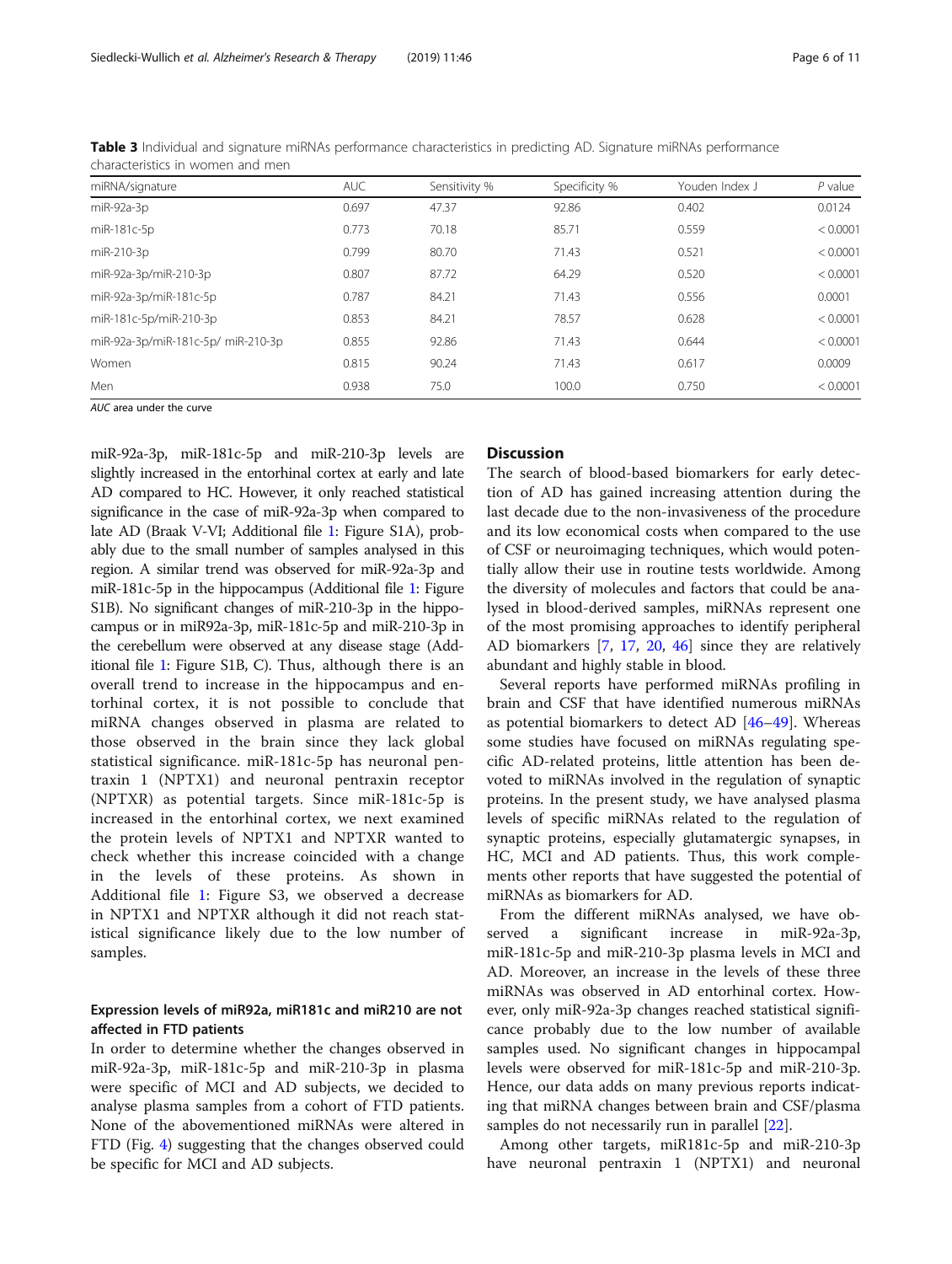<span id="page-6-0"></span>

pentraxin receptor (NPTXR) as potential targets. Indeed, it has been described that miR-210-3p regulates the expression of NPTX1 and NPTXR [[50\]](#page-10-0). These proteins are involved in the recruitment and clustering of AMPA receptors in postsynaptic terminals, organising and modelling the activity of glutamatergic synapses in the hippocampus affecting their synaptic plasticity [\[51](#page-10-0), [52](#page-10-0)].

Thus, an increase of these miRNAs would reduce the levels of NPTX1 and NPTXR and could contribute to the glutamatergic synaptic dysfunction and early cognitive impairment present in AD prior to neurodegeneration. In fact, the increase in miR-181c-5p coincided with a decrease in NPTX1 and NPTXR protein in the entorhinal cortex.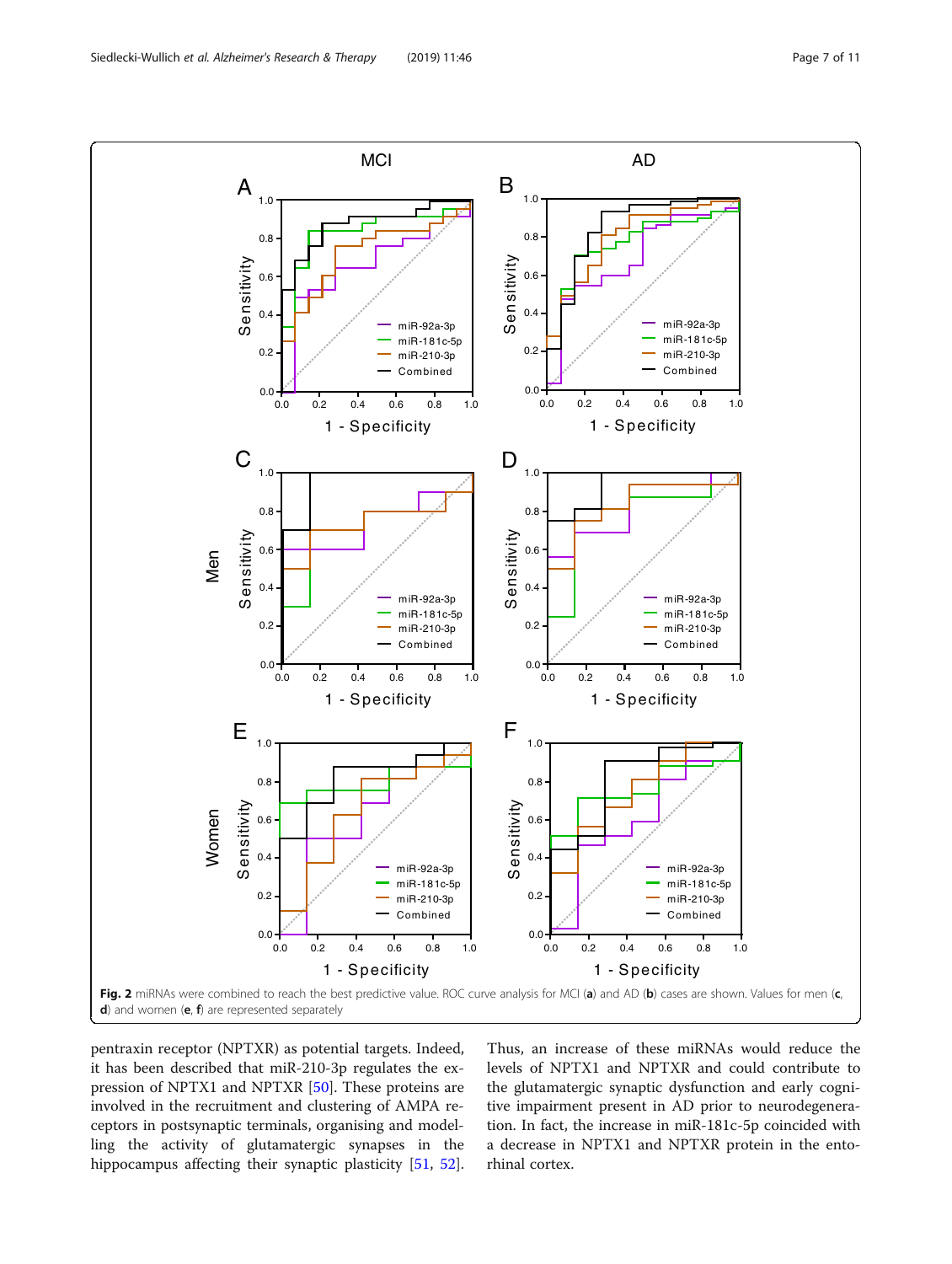Based on the observed increase in miR-92a-3p, miR-181c-5p and miR-210-3p, we propose that these miRNAs constitute a molecular signature that could be used as a biomarker for MCI and AD. The AUC values of this molecular signature are similar (0.893 accuracy, 84.6% sensitivity and 85.71% sensitivity) to the ones obtained in other studies that have proposed either a

Control FTD

**-2**

MCI AD

Fig. 3 MCI patients were separated according to follow-up diagnosis. From 26 patients diagnosed as MCI in the first place, 2 remained stable and 12 have progressed to AD (see Additional file [1](#page-8-0): Table S3). miRNA expression levels were combined using log regression approach. Mean of miRNA signature values for each group is shown. Statistical significance was evaluated by the Mann-

Ċ

Whitney  $U$  test.  $P$  values  $< 0.05$  were considered

0.0440

that described an alteration of miR-92a-3p and miR-210-3p levels in biological fluids from AD patients. Only a previous report showed that soluble Aβ secreted from 7PA2 cells produced an increase in miR-210 levels in a mature primary culture of cortical neurons [\[54](#page-10-0)] and another study by Cogswell and co-workers reported that the levels of miR-92 were enhanced in AD hippocampus [[47\]](#page-10-0). On the other hand, the observed increase in miR-181c-5p in plasma of MCI and AD subjects is challenged by previous reports reporting opposite observations. For instance, a decrease in miR-181c levels was reported in serum  $[20, 30, 53]$  $[20, 30, 53]$  $[20, 30, 53]$  $[20, 30, 53]$  $[20, 30, 53]$  and CSF  $[47]$  $[47]$  from AD patients. The causes of these discrepancies are currently unclear.

We were able to follow up for several years the evolution of the MCI patients included in our study, and we observed that the signature values in the plasma of the MCI patients that progressed to AD were significantly higher than the values found in the MCI patients that did not progress to dementia. Thus, plasma levels of miR-92a-3p, miR-181c-5p and miR-210-3p could not only be used as a biomarker signature for MCI and AD but might also indicate whether a patient with MCI will progress to AD. To our knowledge, this is the first study in which miRNAs levels in MCI patients are associated with the diagnosis of AD. However, we are aware that due to the low number of MCI patients that did not progress to AD, further studies with more samples should be done before we can conclude that plasma levels of miR-92a-3p, miR-181c-5p and miR-210-3p are a good prognostic signature for the progression from MCI to AD.

Several studies have shown that AD-associated changes in miRNAs expression are also found in other types of dementia such as frontotemporal dementia or dementia with Lewy bodies [\[55](#page-10-0)]. Thus, those miRNAs could not be considered as eventual specific biomarkers

**-3**

Control FTD



Control FTD



**-3**

Log regression for miRNA signature expression

<span id="page-7-0"></span>miRNA signature expression Log regression for

**0 .0**

statistically significant

**0 .5**

**1 .0**

**1 .5**

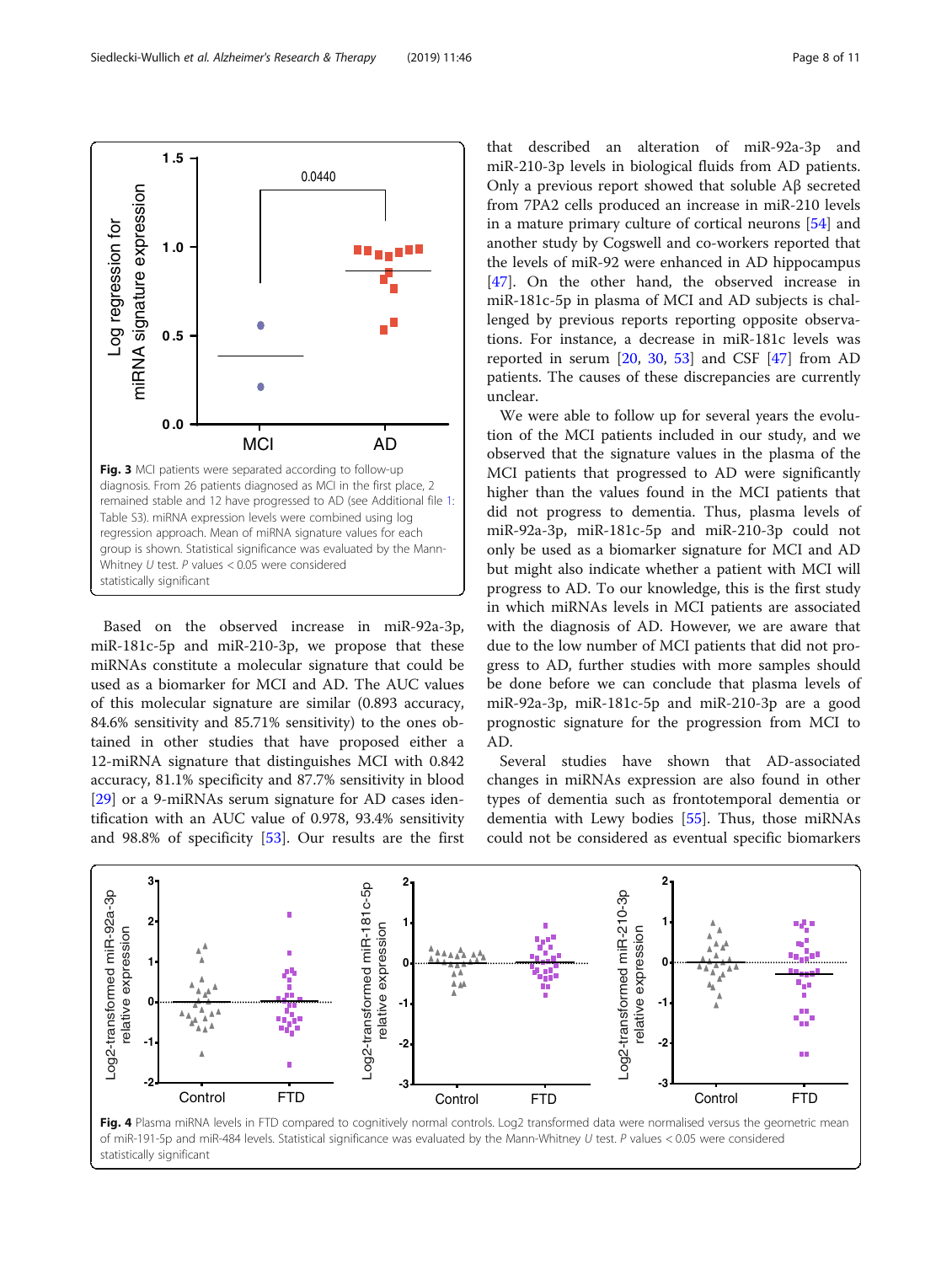<span id="page-8-0"></span>for AD. For example, some reports have shown that miR-132 levels are downregulated in AD [[46,](#page-10-0) [49](#page-10-0), [56\]](#page-10-0) and similar results were obtained in other neurodegenerative diseases [[19,](#page-9-0) [55,](#page-10-0) [57\]](#page-10-0), suggesting that the alteration of this miRNA is linked to common pathological mechanisms in neurodegenerative diseases. In order to know whether this coincidence was also observed with miR-92a-3p, miR-181c-5p and miR-210-3p levels, we analysed their levels in plasma samples from a cohort of FTD patients. The results obtained indicate that no changes exist in our molecular miRNA signature between HC and FTD samples, suggesting that the increase in miR-92a-3p, miR-181c-5p and miR-210-3p levels could be specific for AD.

The existence of sex differences in AD is well established. Not only in the prevalence but also in the severity of the disease progression, being suggested that women could be more susceptible than men to the neuropathological cascade of AD [\[58\]](#page-10-0). Thus, it has become more necessary to introduce the effects of sex in the studies [\[59\]](#page-10-0). We have analysed whether differences exist between men and women and we did not find significant differences between sexes neither in the levels of the miRNAs nor in their value as a molecular signature. Only a slightly higher AUC was obtained in men to predict MCI (0.957 vs 0.821) or AD (0.938 vs 0.815) compared to women. Thus, data from the studied cohort supports that our miRNA signature would be equally effective as a biomarker for AD in both men and women.

In summary, this study provides data supporting that a plasma miRNA signature composed of miR-92a-3p, miR-181c-5p and miR-210-3p could be useful as a non-invasive clinical biomarker for diagnosis of AD that could be used for improving current clinical trials and in future therapeutic strategies. Moreover, the levels of these miRNAs in MCI patients could predict the progression to AD dementia. Further studies are needed to assess whether changes in this miRNA signature correlates with known AD biomarkers. Likewise, obtaining additional data from other MCI and AD cohorts would be necessary to fully validate the data presented in this study and to establish this miRNA signature as a reliable biomarker for early stages of AD.

# Conclusions

Deficits in synaptic function are likely to be involved in the development of AD in its preclinical stages. Here, we have analysed the levels of specific miRNAs related to synaptic proteins finding that the levels of miR-92a-3p, miR-181c-5p and miR-210-3p are deregulated in plasma from MCI and AD subjects while no changes are observed in plasma from FTD patients. Moreover, the analysis combining these three miRNAs yielded high diagnosis accuracy for distinguishing both MCI and AD subjects from healthy controls and could also predict MCI progress to AD. Thus, we propose plasma levels of miR-92a-3p, miR-181c-5p and miR-210-3p as a molecular signature to be used as a novel biomarker for AD.

# Additional file

[Additional file 1:](https://doi.org/10.1186/s13195-019-0501-4) Figure S1. miRNA levels in human entorhinal cortex (A), hippocampus (B) and cerebellum (C) at different stages of AD pathology compared with cognitively healthy controls. Figure S2. Correlation plots for plasma miRNAs expression levels vs age. Figure S3. Circulating miRNAs levels comparison between sexes. Figure S4. NPTX1 and NPTXR protein levels in AD human entorhinal cortex. Table S1. Tissue samples information. Table S2. Validated miRNA-target interactions for candidate miRNAs based on miRWalk2.0 database. Only selected synaptic-related targets are shown. Table S3. Follow-up of MCI patients. (PDF 1295 kb)

#### Abbreviations

AD: Alzheimer's disease; AUC: Area under the curve; CSF: Cerebrospinal fluid; FTD: Frontotemporal dementia; HC: Healthy controls; MCI: Mild cognitive impairment; miRNAs: MicroRNAs; NPTX1: Neuronal pentraxin 1; NPTXR: Neuronal pentraxin receptor; ROC: Receiver operating characteristic; RT-qPCR: Quantitative real-time PCR

#### Acknowledgements

"Not applicable"

#### Funding

This work was supported by grants from Ministerio de Ciencia, Innovación y Universidades (SAF2014-59697-R; SAF2017-89271-R), Fundació La Marató TV3 (TV3-2014-3610), CIBERNED (CB06/05/0042 and PI2017/01) and Generalitat de Catalunya (SGR2014-0984 and SGR2017-749) to JRA and by the Department de Salut de la Generalitat de Catalunya, Pla Estratègic de Recerca I Innovació en Salut (SLT002/16/00408) to AL. DSW was supported by the Fundació La Marató TV3. JCS is a recipient of a Ph.D. Fellowship from the Ministerio de Ciencia, Innovación y Universidades. CF is a recipient of a Ph.D. Fellowship from the Department of Biochemistry and Molecular Biology of the Universitat Autònoma de Barcelona.

#### Availability of data and materials

The datasets used and/or analysed during the current study is available from the corresponding authors on reasonable request.

#### Authors' contributions

JRA and AJMM conceived and designed the study. DSW performed the experiments. IH, MB and AL participated in the clinical diagnosis of subjects and the collection of serum. DSW, JCS and CF analysed the data. DSW, JRA and AJMM wrote the manuscript. CAS, JC and AL gave critical opinion and revised the written manuscript. All authors read and approved the final manuscript.

#### Ethics approval and consent to participate

All patients or their relatives gave written consent for plasma extraction and inclusion in the experimental cohorts. All clinical investigations were conducted according to the principles expressed in the Declaration of Helsinki, carried out according to the international Good Laboratory Practice (GLP) and Good Clinical Practice (GCP) standards and approved by the institution ethics committee.

Human brain tissue was provided by the Brain Bank of the Fundación CIEN, the BioBank of the Hospital Clinic-IDIBAPS and the Hospital Universitario Fundación Alcorcón following the guidelines of Spanish legislation.

#### Consent for publication

"Not applicable"

#### Competing interests

The authors declare that they have no potential competing interests.

#### Publisher's Note

Springer Nature remains neutral with regard to jurisdictional claims in published maps and institutional affiliations.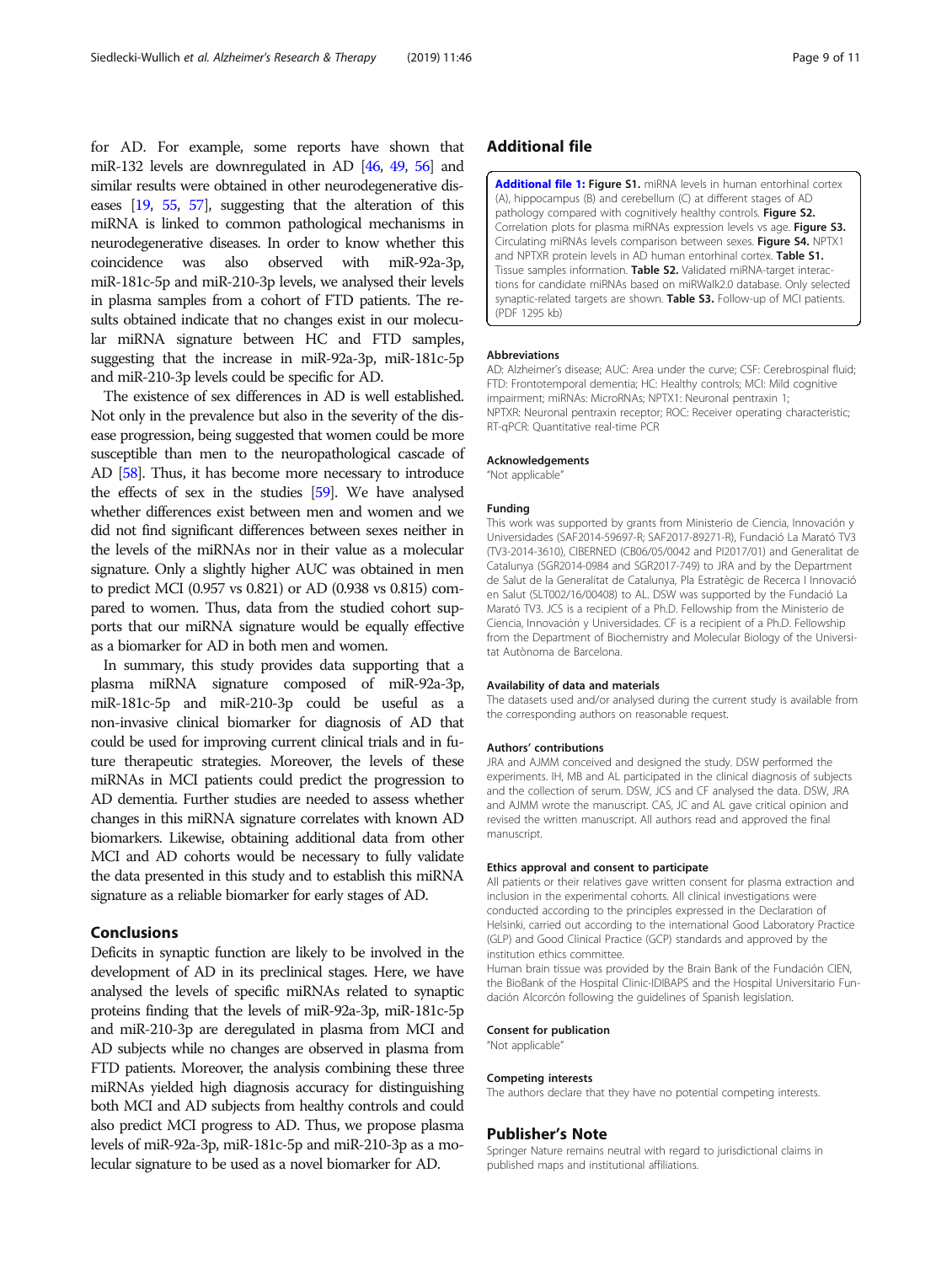# <span id="page-9-0"></span>Author details

<sup>1</sup>Institut de Neurociències and Dpt. Bioquímica i Biología Molecular, Universitat Autònoma de Barcelona, 08193 Cerdanyola del Vallès, Spain. <sup>2</sup>Centro de Investigación Biomédica en Red sobre Enfermedades Neurodegenerativas (CIBERNED), Madrid, Spain. <sup>3</sup>Research Center and Memory Clinic, Fundació ACE, Institut Català de Neurociències Aplicades, Universitat Internacional de Catalunya, Barcelona, Spain. <sup>4</sup>Memory Unit, Department of Neurology, Institut d'Investigacions Biomèdiques Sant Pau - Hospital de Sant Pau, Universitat Autònoma de Barcelona, Barcelona, Spain. 5 Dominick P. Purpura Department of Neuroscience, Albert Einstein College of Medicine, New York, NY 10461, USA.

## Received: 13 February 2019 Accepted: 28 April 2019 Published online: 15 May 2019

#### References

- 1. Polanco JC, Li C, Bodea LG, Martinez-Marmol R, Meunier FA, Götz J. Amyloid-β and tau complexity-towards improved biomarkers and targeted therapies. Nat Rev Neurol. 2018;14:22–39.
- 2. Honig LS, Vellas B, Woodward M, Boada M, Bullock R, Borrie M, et al. Trial of solanezumab for mild dementia due to Alzheimer's disease. N Engl J Med. 2018;378:321–30.
- Egan MF, Kost J, Tariot PN, Aisen PS, Cummings JL, Vellas B, et al. Randomized trial of Verubecestat for mild-to-moderate Alzheimer's disease. N Engl J Med. 2018;378:1691–703.
- 4. Lleó A, Cavedo E, Parnetti L, Vanderstichele H, Herukka SK, Andreasen N, et al. Cerebrospinal fluid biomarkers in trials for Alzheimer and Parkinson diseases. Nat Rev Neurol. 2015;11:41–55.
- 5. Blennow K, Mattsson N, Schöll M, Hansson O, Zetterberg H, et al. Amyloid biomarkers in Alzheimer's disease. Trends Pharmacol Sci. 2015;36:297–309.
- 6. Zetterberg H. Tau in bliofluids relation to pathology, imaging and clinical features. Neuropathol Appl Neurobiol. 2015;43:194–9.
- 7. Jack CR Jr, Knopman DS, Jagust WJ, Petersen RC, Weiner MW, Aisen PS, et al. Tracking pathophysiological processes in Alzheimer's disease: an updated hypothetical model of dynamic biomarkers. Lancet Neurol. 2013;12:207–16.
- 8. Kadmiri NE, Said N, Slassi I, Moutawakil BE, Nadifi S, et al. Biomarkers for Alzheimer disease: classical and novel candidate's review. Neuroscience. 2018;370:181–90.
- Frisoni GB, Boccardi M, Barkhof F, Blennow K, Cappa S, Chiotis K, et al. Strategic roadmap for an early diagnosis of Alzheimer's disease based on biomarkers. Lancet Neurol. 2017;16:661–76.
- 10. Forner S, Baglietto-Vargas D, Martini AC, Trujillo-Estrada L, LaFerla FM. Synaptic impairment in Alzheimer's disease: a dysregulated symphony. Trends Neurosci. 2017;40:347–57.
- 11. Miñano-Molina AJ, España J, Martin E, Barneda-Zahonero B, Fado R, Sole M, et al. Soluble oligomers of amyloid-beta peptide disrupt membrane trafficking of alpha-amino-3-hydroxy-5-methylisoxazole-4-propionic acid receptor contributing to early synapse dysfunction. J Biol Chem. 2011;286: 27311–21.
- 12. Roselli F, Hutzler P, Wegerich Y, Livrea P, Almeida OFX. Disassembly of shank and Homer synaptic clusters is driven by soluble β-amyloid<sub>1-40</sub> through divergent NMDAR-dependent signalling pathways. PLoS One. 2009;4:e6011. [https://doi.org/10.1371/journal.pone.0006011.](https://doi.org/10.1371/journal.pone.0006011)
- 13. Reddy PH, Mani G, Park BS, Jacques J, Murdoch G, Whetsell W Jr, et al. Differential loss of synaptic proteins in Alzheimer's disease: implications for synaptic dysfunction. J Alzheimers Dis. 2005;7:103–17.
- 14. Casaletto KB, Elahi FM, Bettcher BM, Neuhaus J, Bendlin BB, Asthana S, et al. Neurogranin, a synaptic protein, is associated with memory independent of Alzheimer biomarkers. Neurology. 2017;89:1782–8.
- 15. Schratt G. microRNAs at the synapse. Nat Rev Neurosci. 2009;10:842–9.
- 16. Im HI, Kenny PJ. MicroRNAs in neuronal function and dysfunction. Trends Neurosci. 2012;35:325–34.
- 17. Lau P, Bossers K, Janky R, Salta E, Frigerio CS, Barbash S, et al. Alteration of the microRNA network during the progression of Alzheimer's disease. EMBO Mol Med. 2013;5:1613–34.
- 18. Hébert SS, Horré K, Nicolaï L, Bergmans B, Papadopoulou AS, Delacourte A, et al. MicroRNA regulation of Alzheimer's amyloid precursor protein expression. Neurobiol Dis. 2009;33:422–8.
- 19. Nelson PT, Wang WX. MiR-107 is reduced in Alzheimer's disease brain neocortex: validation study. J Alzheimers Dis. 2010;21:75–9.
- 20. Salta E, De Strooper B. microRNA-132: a key noncoding RNA operating in the cellular phase of Alzheimer's disease. FASEB J. 2017;31:424–33.
- 21. Geekiyanage H, Jicha GA, Nelson PT, Chan C. Blood serum miRNA: noninvasive biomarkers for Alzheimer disease. Exp Neurol. 2012;235:491–6.
- 22. Sala-Frigerio C, Pau P, Salta E, Tournoy J, Bossers K, Vandenberghe R, et al. Reduced expression of hsa-miR-27a-3p in CSF of patients with Alzheimer disease. Neurology. 2013;81:2103–6.
- 23. Müller M, Kuiperij HB, Claassen JA, Küsters B, Verbeek MM. MicroRNAs in Alzheimer's disease: differential expression in hippocampus and cell-free cerebrospinal fluid. Neurobiol Aging. 2014;35:152–8.
- 24. Denk J, Boelmans K, Siegismund C, Lassner D, Arlt S, Jahn H. MicroRNA profiling of CSF reveals potential biomarkers to detect Alzheimer's disease. PLoS One. 2015;10(5):e0126423.
- 25. Hara N, Kikuchi M, Miyashita A, Hatsuta H, Saito Y, Kasuga K, et al. Serum microRNA miR-501-3p as a potential biomarker related to the progression of Alzheimer's disease. Acta Neurophatol Commun. 2017;5:10. [https://doi.](https://doi.org/10.1186/s40478-017-0414-z) [org/10.1186/s40478-017-0414-z.](https://doi.org/10.1186/s40478-017-0414-z)
- 26. Kalani A, Tyagi A, Tyagi N. Exosomes: mediators of neurodegeneration, neuroprotection and therapeutics. Mol Neurobiol. 2014;49:590–600.
- 27. Riancho J, Vazquez-Higuera JL, Pozueta A, Lage C, Kazimierczak M, Bravo M, et al. MicroRNA profile in patients with Alzheimer's disease: analysis of miR-9-5p and miR-598 in raw and exosome enriched cerebrospinal fluid samples. J Alzheimers Dis. 2017;57:483–91.
- 28. Zetterberg H, Blennow K. From cerebrospinal fluid to blood: the third wave of fluid biomarkers for Alzheimer's disease. J Alzheimers Dis. 2018; 64:S271–9.
- 29. Sheinerman KS, Tsivinsky VG, Abdullah L, Crawford F, Umansky SR. Plasma microRNA biomarkers for detection of mild cognitive impairment: biomarker validation study. Aging. 2013;5:925–38.
- 30. Leidinger P, Backes C, Deutscher S, Schmitt K, Mueller SC, Frese KA. Blood based 12-miRNA signature of Alzheimer disease patients. Genome Biol. 2013;14:R78.
- 31. Tan L, Yu JT, Tan MS, Liu QY, Wang HF, Zhang W. Genome-wide serum microRNA expression profiling identifies serum biomarkers for Alzheimer's disease. J Alzheimers Dis. 2014;40:1017–27.
- 32. Nagaraj S, Laskowska-Kaszub K, Debski KJ, Wojsiat J, Dabrowski M, Gabryelewicz T, et al. Profile of 6 microRNA in blood plasma distinguish early stage Alzheimer's disease patients from non-demented subjects. Oncotarget. 2017;8:16122–43.
- 33. Cosín-Tomás M, Antonell A, Lladó A, Alcolea D, Fortea J, Ezquerra M, Lleó A, et al. Plasma miR-34a-5p and miR-545-3p as early biomarkers of Alzheimer's disease: potential and limitations. Mol Neurobiol. 2017;54:5550–62.
- Illán-Gala I, Alcolea D, Montal V, Dols-Icardo O, Muñoz L, de Luna N, et al. CSF sAPPβ, YKL-40, and NfL along the ALS-FTD spectrum. Neurology. 2018; 91:e1619–28.
- 35. Petersen RC, Smith GE, Waring SC, Ivnik RJ, Tangalos EG, Kokmen E. Mild cognitive impairment: clinical characterization and outcome. Arch Neurol. 1999;56:303–8.
- 36. Espinosa A, Alegret M, Valero S, Vinyes-Junque G, Hernandez I, Mauleon A, et al. A longitudinal follow-up of 550 mild cognitive impairment patients: evidence for large conversion to dementia rates and detection of major risk factors involved. J Alzheimers Dis. 2013;34:769–80.
- 37. Rascovsky K, Hodges JR, Knopman D, Mendez MF, Kramer JH, Neuhaus J, et al. Sensitivity of revised diagnostic criteria for the behavioural variant of frontotemporal dementia. Brain. 2011;134:2456–77.
- 38. Gorno-Tempini ML, Hillis AE, Weintraub S, Kertesz A, Mendez M, Cappa SF, et al. Classification of primary progressive aphasia and its variants. Neurology. 2011;15:1006–14.
- 39. Brooks BR, Miller RG, Swash M, Munsat TL. El Escorial revisited: revised criteria for the diagnosis of amyotrophic lateral sclerosis. Amyotroph Lateral Scler Other Motor Neuron Disord. 2000;1(5):293–9.
- 40. Moldovan L, Batte KE, Trgovcich J, Wisler J, Marsh CB, Piper M. Methodological challenges in utilizing miRNAs as circulating biomarkers. J Cell Mol Med. 2014;18:371–90.
- 41. Fortunato O, Boeri M, Verri C, Conte D, Mensah M, Suatoni P, Pastorino U, et al. Assessment of circulating microRNAs in plasma of lung cancer patients. Molecules. 2014;19:3038–54.
- 42. Vennemann M, Koppelkamm A. Postmortem mRNA profiling II: practical considerations. Forensic Sci Int. 2010;203:76–82.
- 43. Pfaffl MW. A new mathematical model for relative quantification in real-time RT-PCR. Nucleic Acids Res. 2001;29:45e–45.